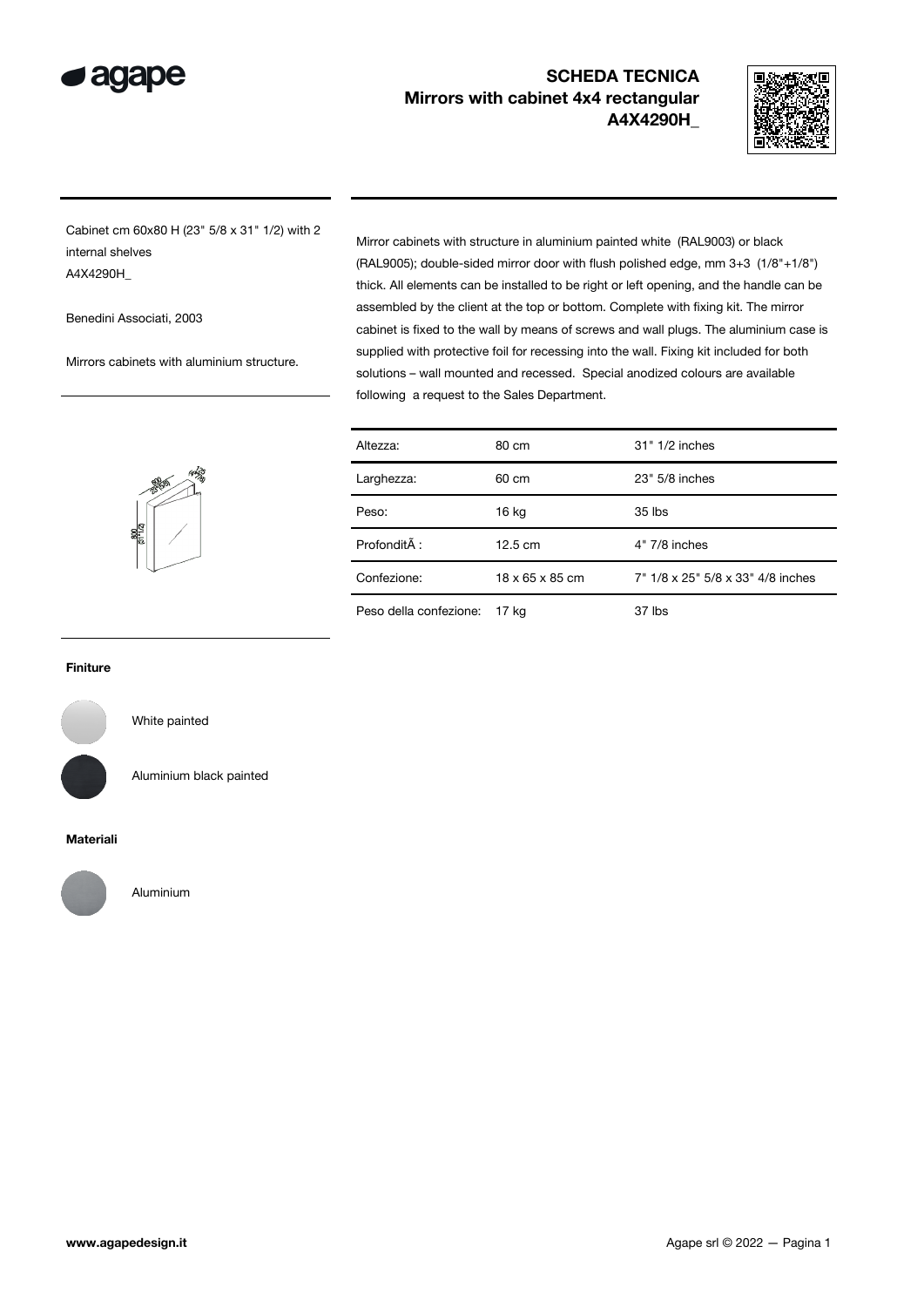

SCHEDA TECNICA Mirrors with cabinet 4x4 rectangular A4X4290H\_



Main dimensions